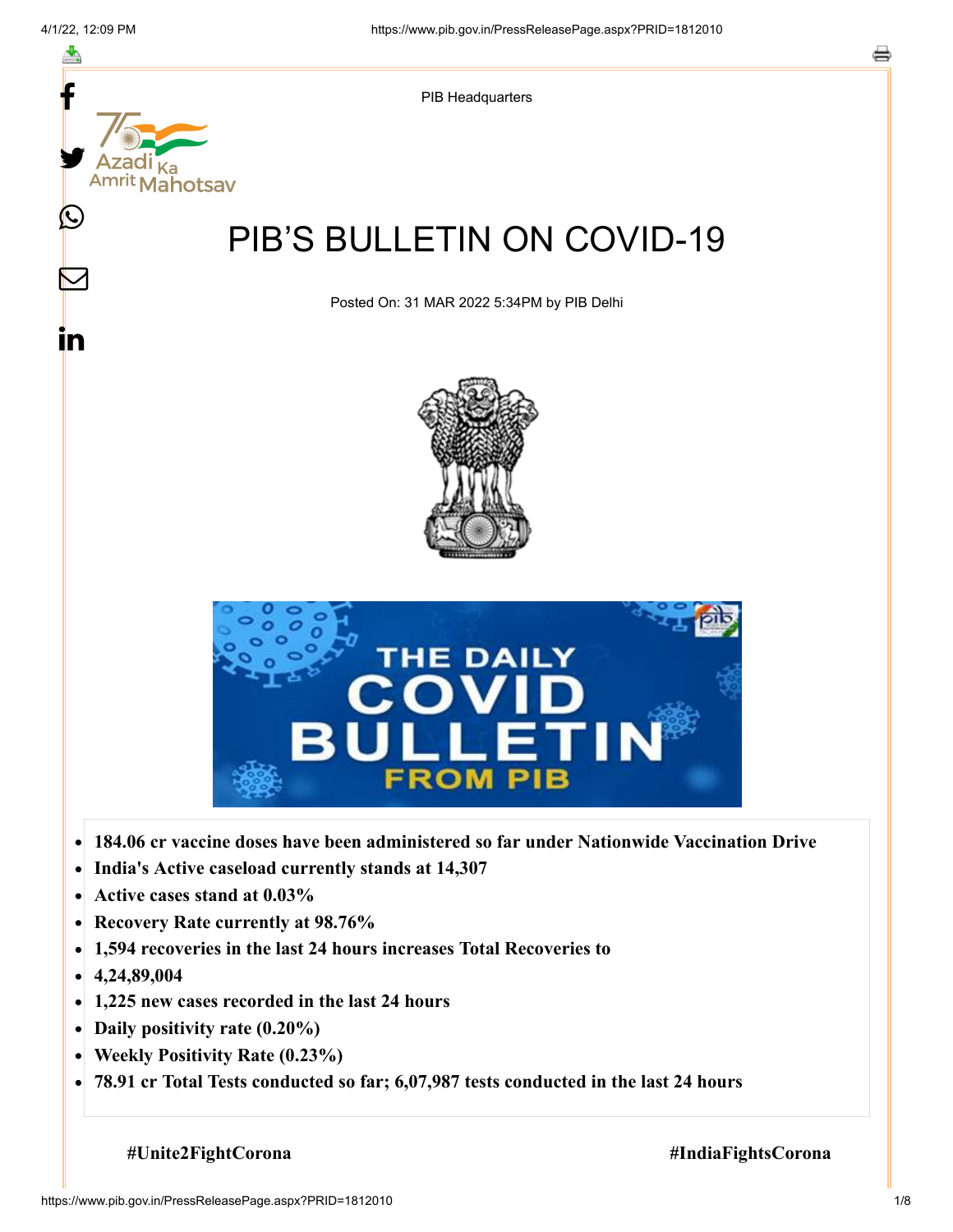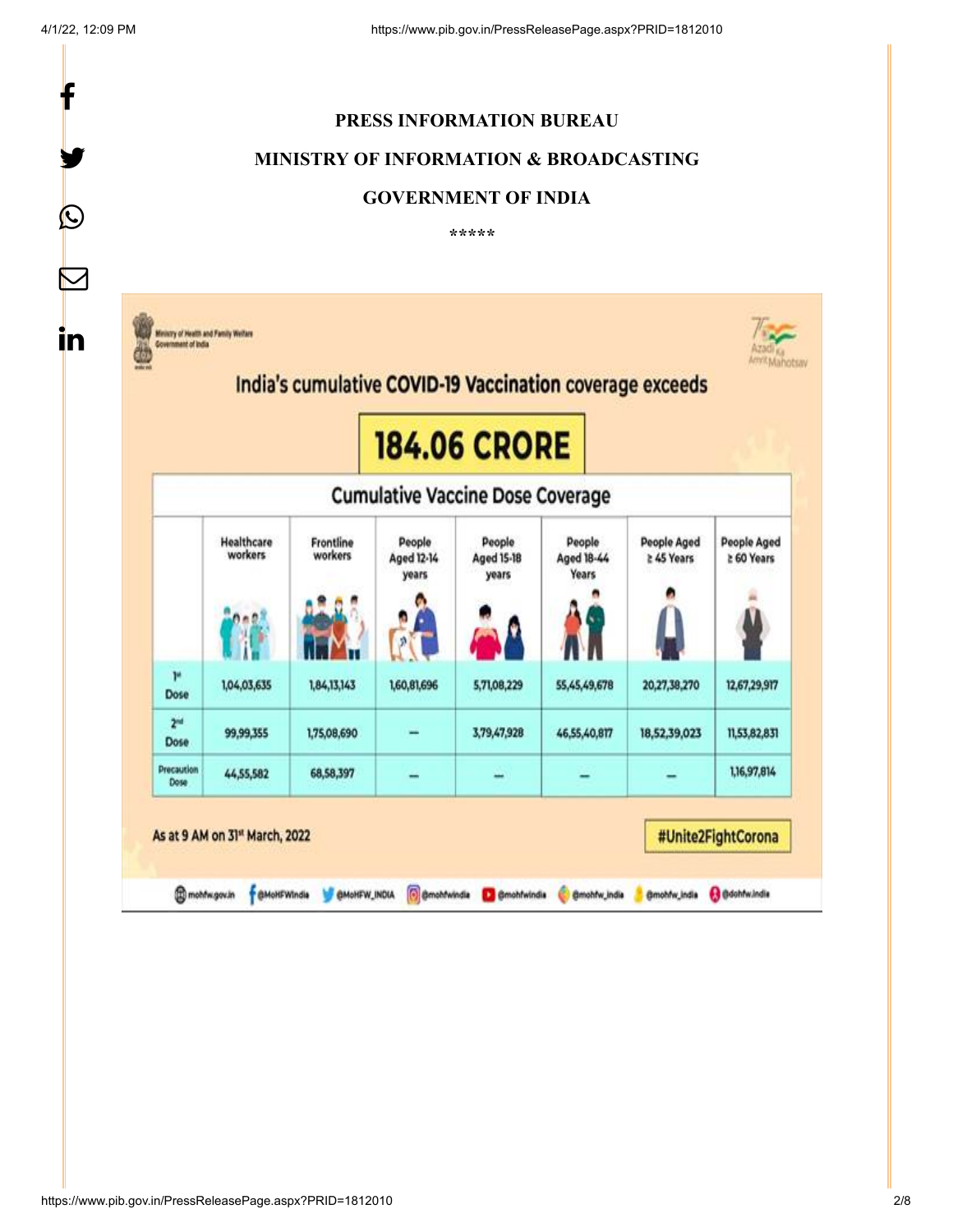4/1/22, 12:09 PM https://www.pib.gov.in/PressReleasePage.aspx?PRID=1812010



#### **India's Cumulative COVID-19 Vaccination Coverage exceeds 184.06 Cr**

## **Over 1.60 Cr vaccine doses administered for age group 12-14 years**

**India's Active caseload currently stands at 14,307**

**1,225 new cases reported in the last 24 hours**

**Recovery Rate currently stands at 98.76%**

**Weekly Positivity Rate is presently at 0.23%**

India's COVID-19 vaccination coverage has exceeded **184.06 Cr (1,84,06,55,005)** as per provisional reports till 7 am today. This has been achieved through 2,19,86,205 sessions.

COVID-19 vaccination for the age group 12-14 years was started on 16 March, 2022. So far, more than 1.60 Cr **(1,60,81,696)** adolescents have been administered with the first dose of COVID-19 vaccine.

The break-up of the cumulative figure as per the provisional report till 7 am today include:

| <b>Cumulative Vaccine Dose Coverage</b> |            |          |
|-----------------------------------------|------------|----------|
| <b>HCWs</b>                             | $1st$ Dose | 10403635 |
|                                         | $2nd$ Dose | 9999355  |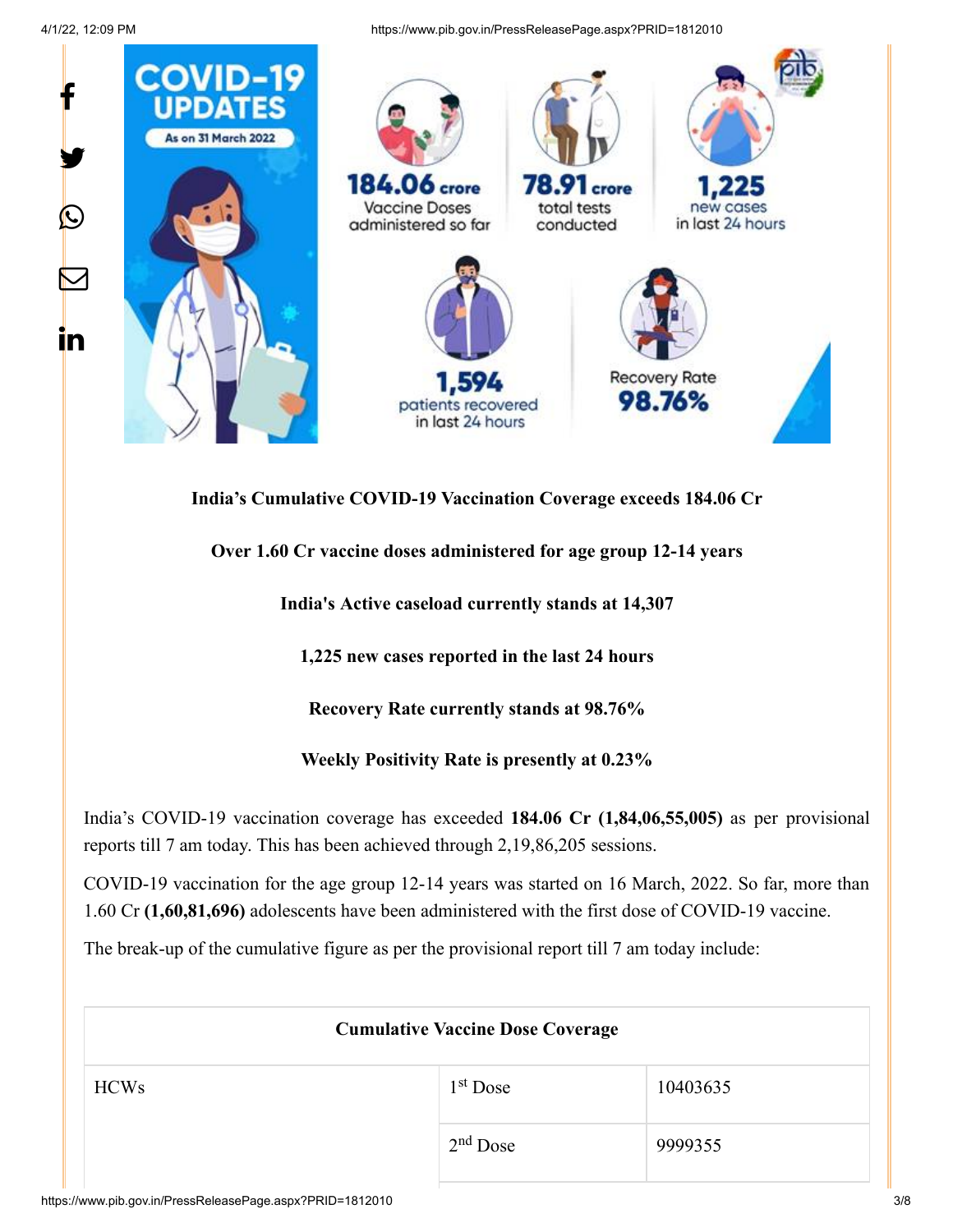| f  |                        | <b>Precaution Dose</b> | 4455582        |
|----|------------------------|------------------------|----------------|
| C  | <b>FLWs</b>            | $1st$ Dose             | 18413143       |
|    |                        | $2nd$ Dose             | 17508690       |
|    |                        | <b>Precaution Dose</b> | 6858397        |
| Ñ  | Age Group 12-14 years  | $1st$ Dose             | 16081696       |
| in | Age Group 15-18 years  | $1st$ Dose             | 57108229       |
|    |                        | $2nd$ Dose             | 37947928       |
|    | Age Group 18-44 years  | $1st$ Dose             | 554549678      |
|    |                        | $2nd$ Dose             | 465540817      |
|    | Age Group 45-59 years  | $1st$ Dose             | 202738270      |
|    |                        | $2nd$ Dose             | 185239023      |
|    | Over 60 years          | 1 <sup>st</sup> Dose   | 126729917      |
|    |                        | $2nd$ Dose             | 115382831      |
|    |                        | <b>Precaution Dose</b> | 11697814       |
|    | <b>Precaution Dose</b> |                        | 2,30,11,793    |
|    | Total                  |                        | 1,84,06,55,005 |

Following a continuous downward trend, India's Active Caseload declines to today **14,307** Active cases now constitute **0.03%** of the country's total Positive Cases**.**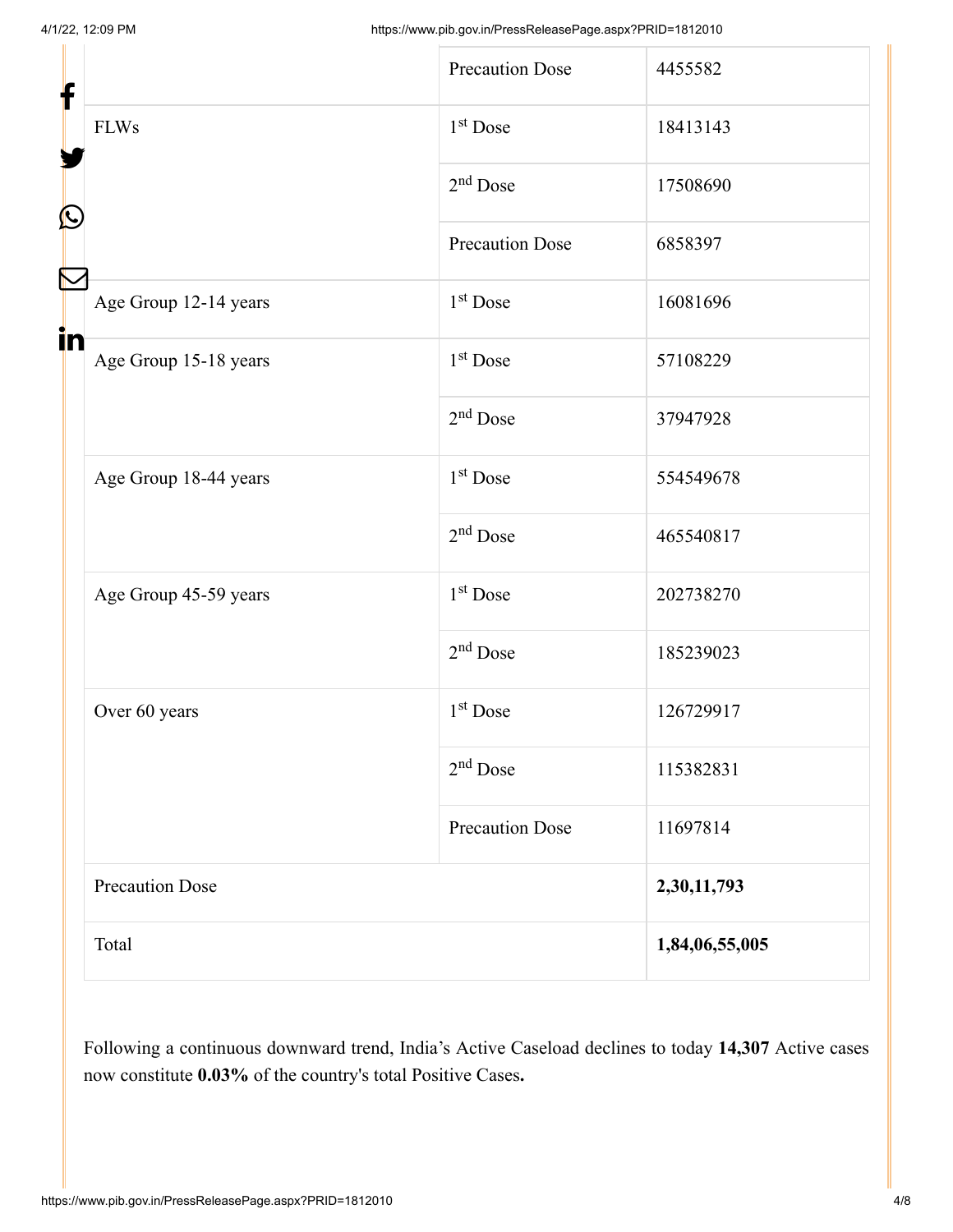4/1/22, 12:09 PM https://www.pib.gov.in/PressReleasePage.aspx?PRID=1812010



Consequently, India's recovery rate stands at **98.76%. 1,594** patients have recovered in the last 24 hours and the cumulative tally of recovered patients (since the beginning of the pandemic) is now at **4,24,89,004.**



**1,225 new cases** were reported in the last 24 hours.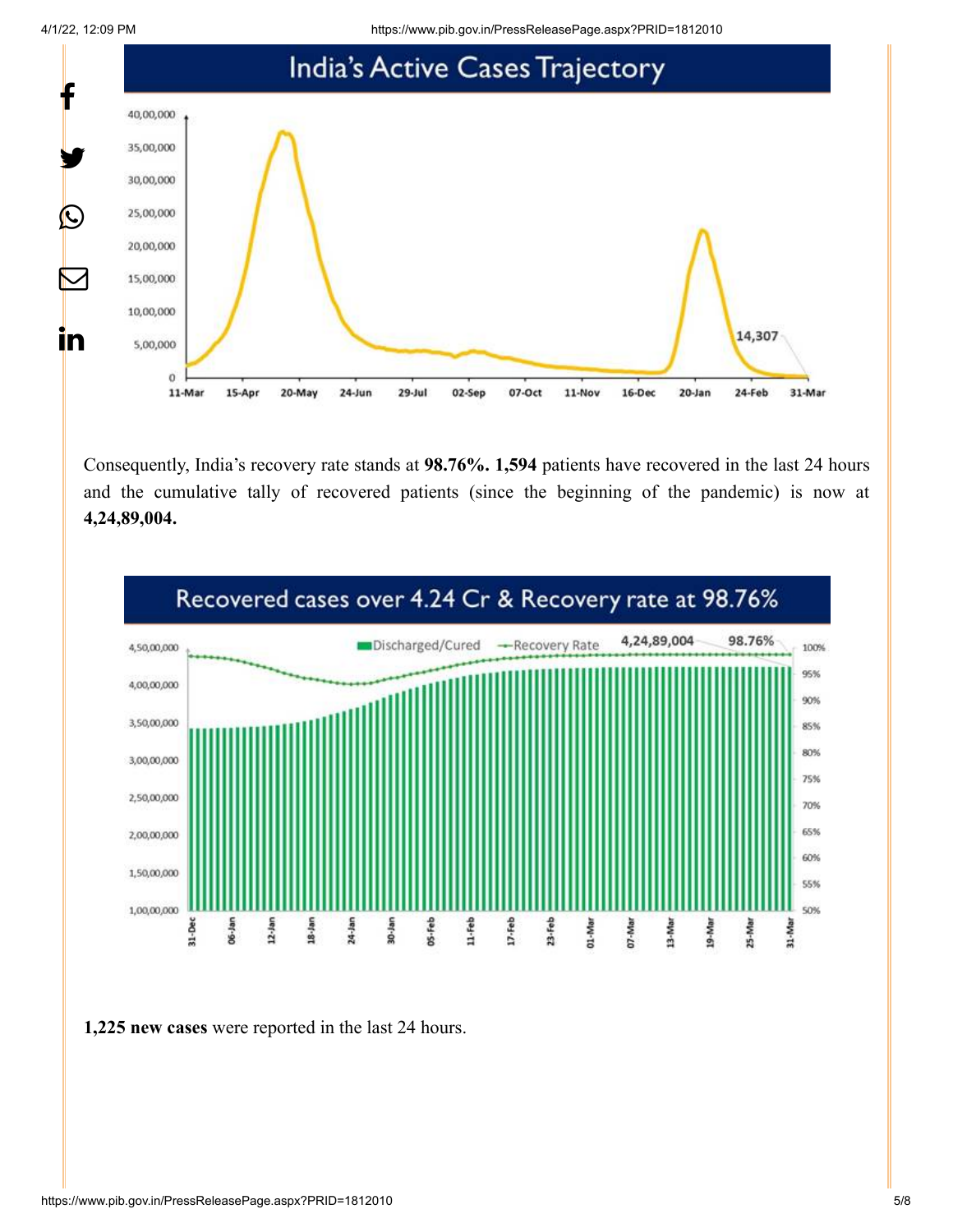4/1/22, 12:09 PM https://www.pib.gov.in/PressReleasePage.aspx?PRID=1812010



The last 24 hours saw a total of **6,07,987** COVID-19 tests being conducted. India has so far conducted over **78.91 Cr (78,91,64,922)** cumulative tests.

There has been a sustained fall in the weekly and daily Positivity Rates too. **Weekly Positivity Rate** in the country currently **stands at 0.23%** and the **Daily Positivity rate is also reported to be 0.20%.**



<https://pib.gov.in/PressReleasePage.aspx?PRID=1811749>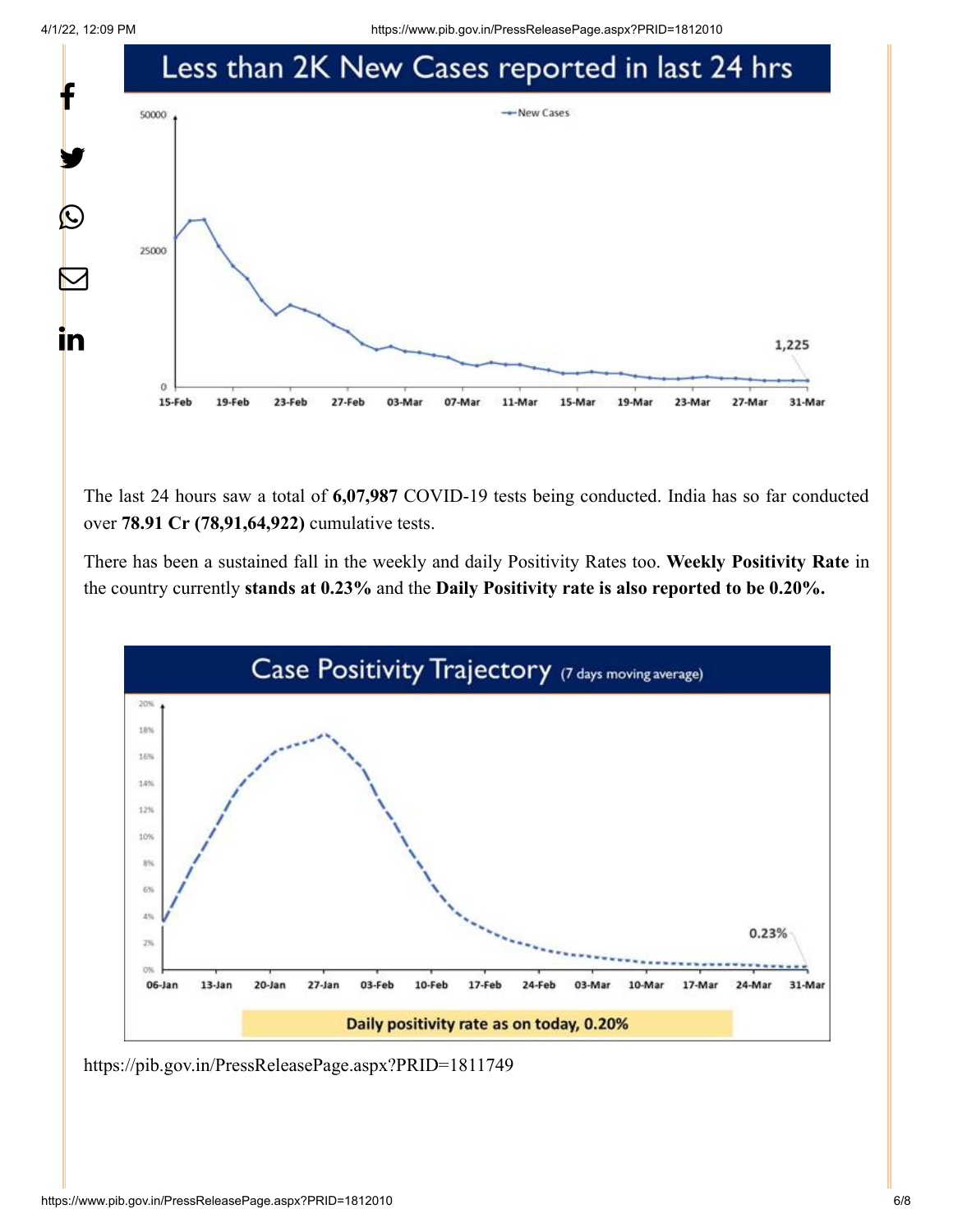f

y.

#### **Update on COVID-19 Vaccine Availability in States/UTs**

### **More than 184.92 Crore vaccine doses provided to States/UTs**

### **More than 15.67 Crore balance and unutilized vaccine doses still available with States/UTs**

The Union Government is committed to accelerating the pace and expanding the scope of COVID-19 vaccination throughout the country. The nationwide COVID 19 vaccination started on  $16<sup>th</sup>$  January 2021. The new phase of universalization of COVID-19 vaccination commenced from  $21<sup>st</sup>$  June 2021. The vaccination drive has been ramped up through availability of more vaccines, advance visibility of **T** vaccine availability to States and UTs for enabling better planning by them, and streamlining the vaccine supply chain.

As part of the nationwide vaccination drive, Government of India has been supporting the States and UTs by providing them COVID Vaccines free of cost. In the new phase of the universalization of the COVID19 vaccination drive, the Union Government will procure and supply (free of cost) 75% of the vaccines being produced by the vaccine manufacturers in the country to States and UTs.

| <b>VACCINE DOSES</b>     |                                     |
|--------------------------|-------------------------------------|
|                          | (As on 31 <sup>st</sup> March 2022) |
| <b>SUPPLIED</b>          | 1,84,92,39,995                      |
|                          |                                     |
| <b>BALANCE AVAILABLE</b> | 15,67,22,701                        |

More than **184.92 crore (1,84,92,39,995)** vaccine doses have been provided to States/UTs so far through Govt. of India (free of cost channel) and through direct state procurement category.

More than **15.67 Cr (15,67,22,701)** balance and unutilized COVID Vaccine doses are still available with the States/UTs to be administered.

<https://pib.gov.in/PressReleasePage.aspx?PRID=1811722>